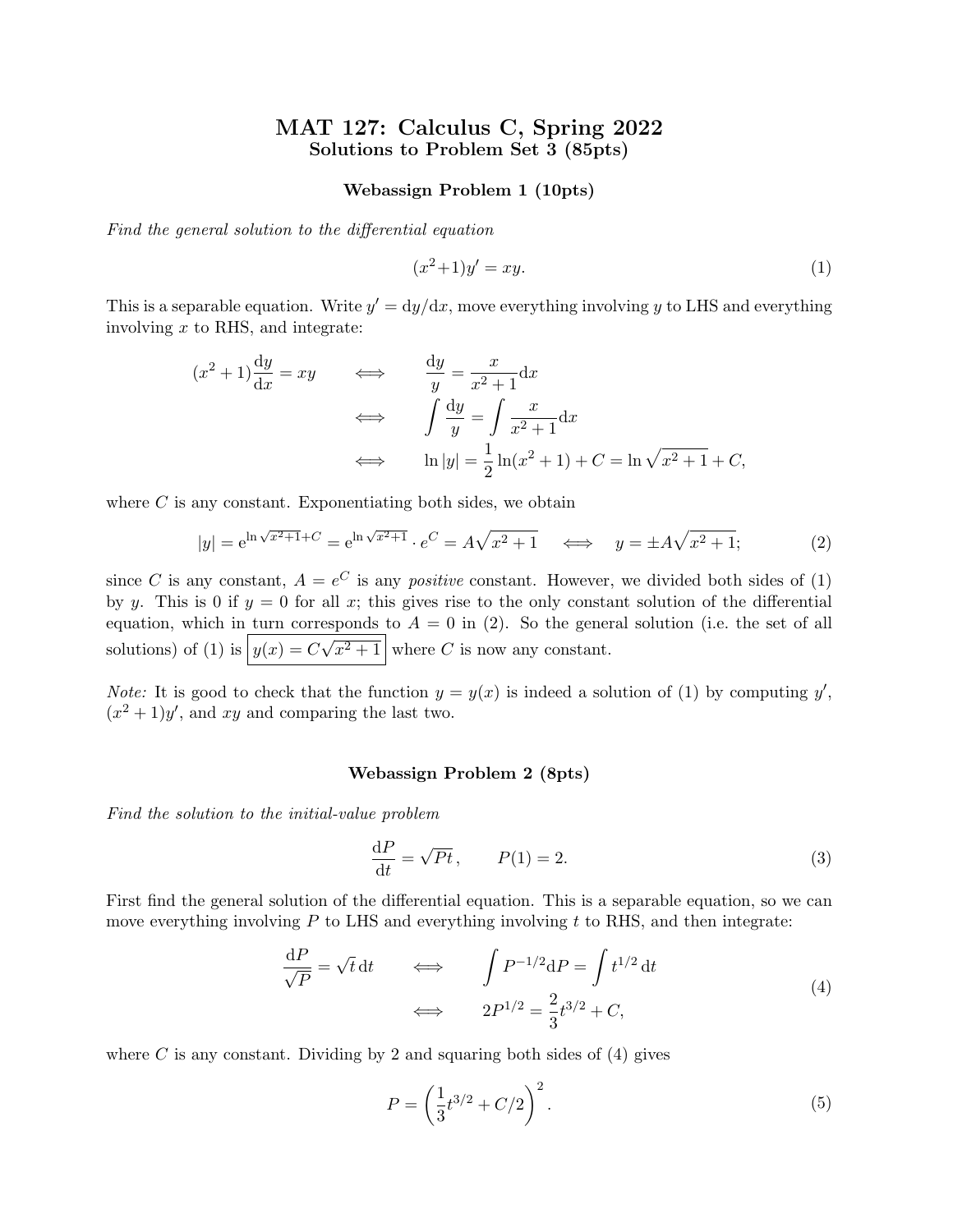Since C is any constant, so is  $C/2$ ; so we can replace  $C/2$  above by C. However, we divided both sides of (3) by  $\sqrt{P}$ . This is 0 if  $P = 0$  for all t; this gives rises to the only constant solution of the differential equation. So the general solution (i.e. the set of all solutions) of (3) is

$$
P = \left(\frac{1}{3}t^{3/2} + C\right)^2, \qquad P = 0,
$$
\n(6)

where  $C$  is now any constant.

It remains to determine which of the solutions (6) of the differential equation (3) satisfies the initial condition  $P(1) = 2$ . The constant solution  $P(t) = 0$  for all t does not satisfy this condition. So we need to find C so that the function  $P = P(x)$  defined by the first equation in (6) satisfies the initial condition  $P(1)=2$  in (3). For this, plug in  $t = 1$  and  $P = 2$  into the first equation in (6):

$$
2 = \left(\frac{1}{3} \cdot 1^{3/2} + C\right)^2 \implies \sqrt{2} = \frac{1}{3} + C \implies C = \sqrt{2} - \frac{1}{3}.
$$
  
So the solution to the initial-value problem (3) is given by 
$$
P(t) = \left(\frac{1}{3}t^{3/2} - \frac{1}{3} + \sqrt{2}\right)^2
$$

*Note 1:* It is good to check that the function  $P = P(t)$  above actually solves (3). So compute P' to compare it with  $\sqrt{Pt}$  and check that  $P(1) = 2$  as required by the initial condition in (3). Since the latter is easier, it should probably be done first.

*Note 2:* Another way to find the solution to (3) is to find C in the last expression in (4) by plugging in the initial condition  $(t, P) = (1, 2)$ :

$$
2 \cdot 2^{1/2} = \frac{2}{3} \cdot 1^{3/2} + C \qquad \Longrightarrow \qquad C = 2\sqrt{2} - \frac{2}{3} \, .
$$

So the solution  $P = P(t)$  to (3) satisfies

$$
2P^{1/2} = \frac{2}{3}t^{3/2} - \frac{2}{3} + 2\sqrt{2}.
$$

Dividing by 2 and squaring both sides, we recover the answer obtained above. Finding the correct constant as early as possible is generally easier, though less systematic than the first approach.

### Webassign Problem 3 (10pts)

Find an equation for the curve passing through  $(0,1)$  and whose slope at  $(x, y)$  is xy.

The slope of the graph of  $y = y(x)$  at  $(x, y(x))$  is  $y'(x)$ . So we need to solve the initial-value problem

$$
y' = xy, \t y(0) = 1.
$$
\t(7)

First find the general solution of the differential equation. This is a separable equation, so after writing  $y' = dy/dx$ , we can move everything involving y to LHS and everything involving x to RHS, and then integrate:

$$
\frac{dy}{dx} = xy \iff \frac{dy}{y} = x dx \iff \int \frac{dy}{y} = \int x dx \iff \ln|y| = \frac{1}{2}x^2 + C
$$
  

$$
\iff e^{\ln|y|} = e^{\frac{1}{2}x^2 + C} = e^{\frac{1}{2}x^2} \cdot e^C
$$
  

$$
\iff |y| = e^C e^{\frac{1}{2}x^2} \iff y = Ae^{\frac{1}{2}x^2},
$$
\n(8)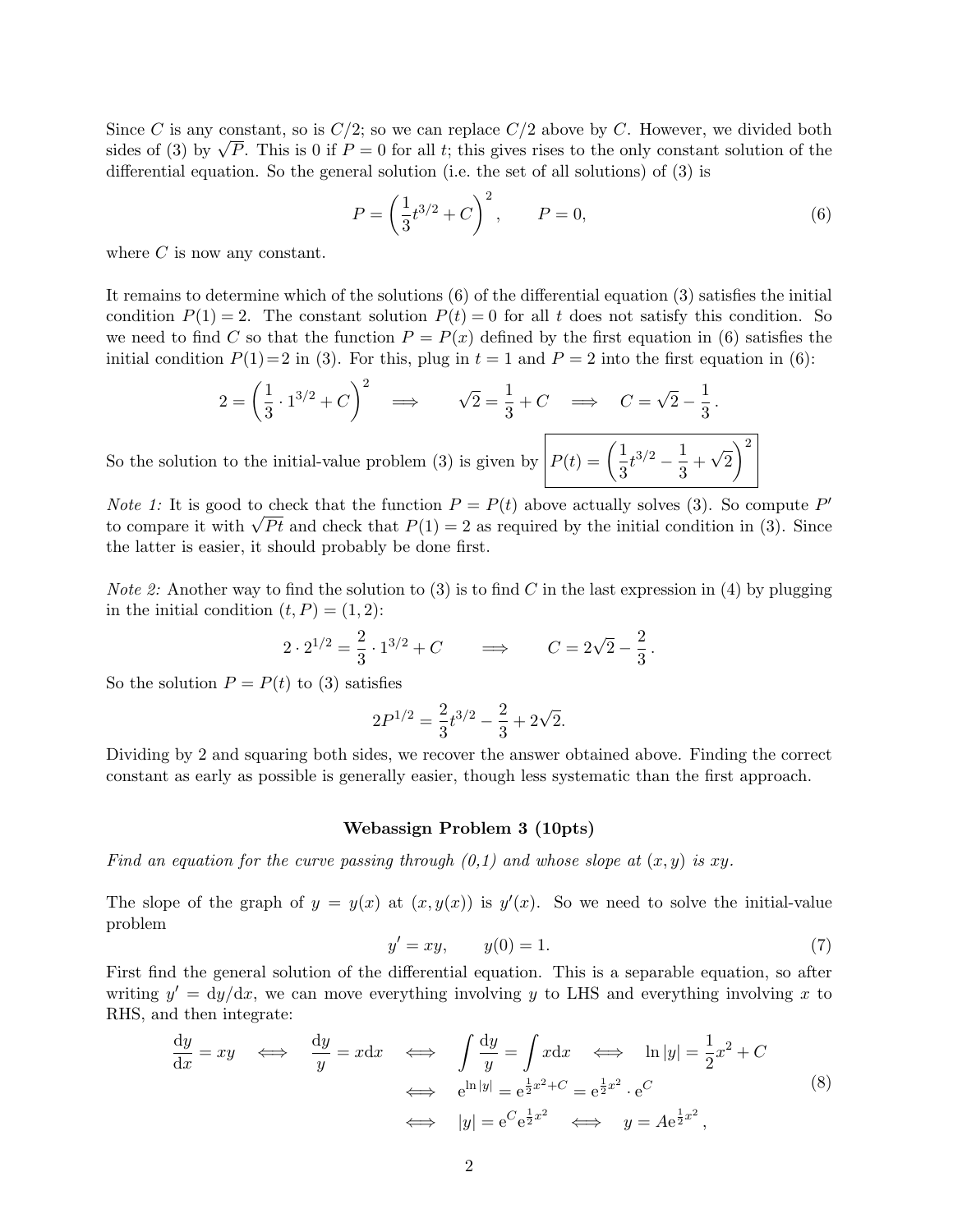where C is any constant and  $A = \pm e^C$  is any nonzero constant. However, we divided both sides of (7) by y. This is 0 if  $y = 0$  for all x; this gives rise to the only constant solution of the differential equation, which corresponds to  $A = 0$ . We now need to find A so that the function y in the last equation in (8) satisfies the initial condition  $y(0) = 1$ . For this, plug in  $(x, y) = (0, 1)$  into the last equation in (8):

$$
1 = Ae^{\frac{1}{2}0^2} = A.
$$
  
field curve is  $y = e^{\frac{1}{2}x^2}$ 

So  $A = 1$ , and an equation for the speci-

*Note 1*: It is good to check that the function  $y = y(x)$  actually solves (7): so compute y' to compare it with xy and check that  $y(0) = 1$  as required by the initial condition in (7). Since the latter is easier, it should probably be done first.

*Note 2:* Another way to find the solution to (7) is to find C in the first expression in (8) containing it by plugging in the initial condition  $(x, y) = (0, 1)$ :

$$
\ln|1| = \frac{1}{2}0^2 + C \qquad \Longrightarrow \qquad C = 0.
$$

So, the solution  $y = y(x)$  to (7) satisfies

$$
\ln|y| = \frac{1}{2}x^2 \iff |y| = e^{\frac{1}{2}x^2} \iff y = \pm e^{\frac{1}{2}x^2}.
$$

Since  $y(0) > 0$ , this again gives  $y(x) = e^{x^2/2}$ .

## Webassign Problem 4 (11pts)

A tank contains 1000 L of brine with 15 kg of dissolved salt. Pure water enters the tank at a rate of 10 L/min. The solution is kept thoroughly mixed and drains from the tank at the same rate.

(a) How much salt is in the tank after t minutes?

Let  $y(t)$  be the amount of salt in the tank, in kgs, at time t, in minutes. Thus,  $y(0)=15$  and

$$
y'(t) = y'_{\text{in}}(t) - y'_{\text{out}}(t),
$$

where

 $y'_{\rm in}(t) = (\text{flow rate of salt})_{\rm in} = (\text{flow rate of solution})_{\rm in} \cdot (\text{flow concentration})_{\rm in} = 10 \cdot 0\% = 0;$  $y'_{\text{out}}(t) = (\text{flow rate of salt})_{\text{out}} = (\text{flow rate of solution})_{\text{out}} \cdot (\text{flow concentration})_{\text{out}}.$ 

Since the solution in the tank is kept thoroughly mixed, the outgoing flow concentration is the same as the salt concentration in the tank:

(flow concentration)<sub>out</sub> = 
$$
\frac{\text{amount of salt in tank}}{\text{volume in tank}} = \frac{y(t)}{1000}
$$
,

since the volume of solution in the tank is kept constant at 1000 gallons. So,

$$
y'_{\text{out}}(t) = 10 \cdot \frac{y(t)}{1000} = \frac{y(t)}{100}
$$

.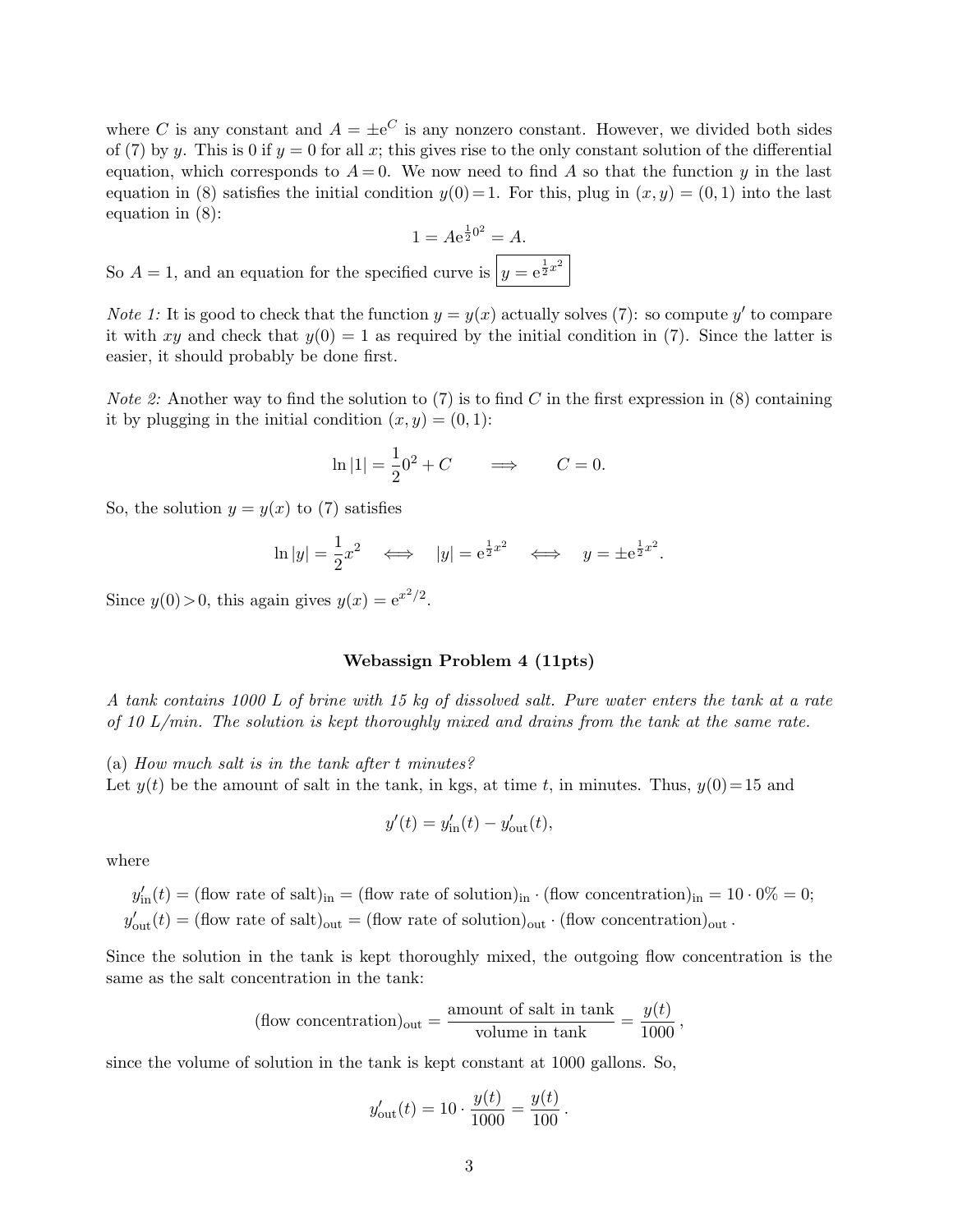It follows that  $y(t)$  is the solution to the initial-value problem

$$
y'(t) = 0 - \frac{y(t)}{100} = -\frac{1}{100}y(t)
$$
,  $y(0) = 15$ .

Since this is just the exponential decay equation, the solution to this initial-value problem is

$$
y(t) = y(0)e^{-\frac{1}{100}t} = \boxed{15e^{-t/100}}
$$

Alternatively, we can find the general solution of the differential equation and the particular solution satisfying the initial condition. Since the differential equation is separable, writing  $y' = dy/dt$ , moving everything involving  $y$  to LHS and everything involving  $t$  to the RHS, and integrating, we obtain

$$
\frac{dy}{dt} = -\frac{1}{100}y \quad \Longleftrightarrow \quad \frac{dy}{y} = -\frac{1}{100}dt \quad \Longleftrightarrow \quad \int \frac{dy}{y} = -\int \frac{1}{100}dt \quad \Longleftrightarrow \quad \ln|y| = -\frac{t}{100} + C
$$
\n
$$
\Longleftrightarrow \quad e^{\ln|y|} = e^{-t/100 + C} = e^{-t/100} \cdot e^C \quad \Longleftrightarrow \quad \ln|y| = e^C e^{-t/100}
$$
\n
$$
\Longleftrightarrow \quad y = A e^{-t/100},
$$

where C is any constant and  $A = \pm e^{-t/100}$  is any nonzero constant. However, we divided the equation by y, which is 0 if  $y = 0$ ; this gives us the constant solution  $y = 0$  of the differential equation, which corresponds to  $A = 0$ . In order to find A, plug in the initial condition  $(t, y) = (0, 15)$ into the last equation above:

$$
15 = Ae^{-0/100} \implies A = 15 \implies y(t) = 15e^{-t/100}
$$

We could also find the particular solution by plugging in the initial condition  $(t, y) = (0, 15)$  into the first equation equation above that contains  $C$ :

$$
\ln|15| = -\frac{0}{100} + C \implies C = \ln 15 \implies \ln|y| = -\frac{t}{100} + \ln 15
$$
  

$$
\implies e^{\ln|y|} = e^{-\frac{t}{100} + \ln 15} = e^{-\frac{t}{100}} \cdot e^{\ln 15} = 15e^{-\frac{t}{100}}
$$
  

$$
\implies |y| = 15e^{-\frac{t}{100}} \implies y = \pm 15e^{-\frac{t}{100}}.
$$

Since  $y(t)$  cannot be negative, the sign above must be + and we recover the same formula for  $y(t)$ .

*Note:* As a reality check, note that  $y(t)$  approaches 0 as  $t\rightarrow\infty$ , as expected because the salt gets washed out with the pure water being poured into the tank.

(b) How much salt is in the tank after 20 minutes?

Since in the above formulas for  $y(t)$  the time t is measured in minutes, we can simply plug in  $t=20$ :

$$
y(20) = 15e^{-20/100} = \boxed{15e^{-1/5} \approx 12.28 \text{ kg}}
$$

Note the units.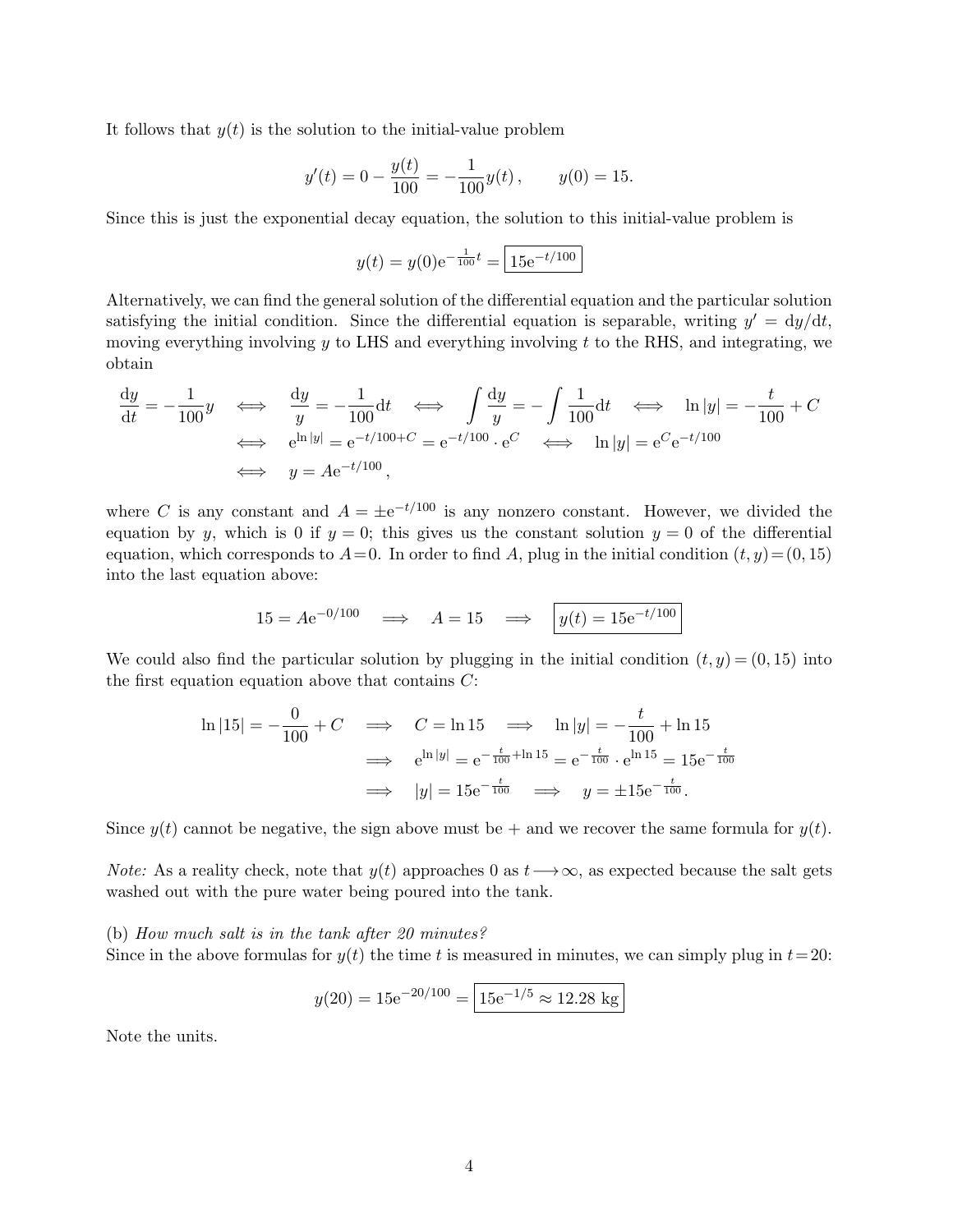#### Webassign Problem 5 (11pts)

A tank contains 1000L of pure water. Brine that contains .05 kg of salt per liter of water enters the tank at a rate of 5  $L/min$ . Brine that contains  $.04$  kg of salt per liter of water enters the tank at a rate of 10 L/min. The solution is kept thoroughly mixed and drains from the tank at a rate 15  $L/min$ . How much salt is in the tank after (a) t minutes; (b) one hour.

Let  $y(t)$  be the amount of salt in the tank, in kilograms, at time t, in minutes. Thus,  $y(0) = 0$ . Furthermore,  $y'(t) = y'_{\text{in}}(t) - y'_{\text{out}}(t)$ , where

$$
y'_{\rm in}(t)
$$
 = (flow rate of salt)<sub>in</sub>,  $y'_{\rm out}(t)$  = (flow rate of salt)<sub>out</sub>.

Since in this case two different salt solutions are entering the tank,

 $y'_{\text{in}}(t) = (\text{flow rate of brine})_{\text{in};1} \cdot (\text{flow concentration})_{\text{in};1}$ 

+ (flow rate of brine)<sub>in;2</sub> · (flow concentration)<sub>in;2</sub> = 
$$
5 \cdot .05 + 10 \cdot .04 = \frac{25 + 40}{100} = \frac{13}{20}
$$
.

Similarly to the previous problem,

$$
y'_{\text{out}}(t)
$$
 = (flow rate of salt)<sub>out</sub> = (flow rate of solution)<sub>out</sub> (flow concentration)<sub>out</sub>

$$
= (5+10) \cdot (\text{flow concentration})_{\text{tank}} = 15 \cdot \frac{\text{amount of salt in tank}}{\text{volume in tank}} = 15 \cdot \frac{y(t)}{1000} = \frac{3}{200}y(t),
$$

since the volume in the tank is constant at 1000 liters. It follows that  $y(t)$  is the solution to the initial-value problem

$$
y'(t) = \frac{13}{20} - \frac{3}{200}y(t) = \frac{130 - 3y(t)}{200}, \qquad y(0) = 0.
$$

First find the general solution to the differential equation. Since it is separable, writing  $y' = dy/dt$ , moving everything involving y to LHS and everything involving t to the RHS, and integrating, we obtain

$$
\frac{dy}{dt} = \frac{130 - 3y}{200} \iff \frac{dy}{130 - 3y} = \frac{dt}{200} \iff \int \frac{dy}{130 - 3y} = \int \frac{dt}{200}
$$
  

$$
\iff -\frac{1}{3} \ln |130 - 3y| = \frac{t}{200} + C \iff \ln |130 - 3y| = -\frac{3t}{200} + C
$$
  

$$
\iff e^{\ln |130 - 3y|} = e^{-3t/200 + C} = e^C e^{-3t/200} \iff \ln |130 - 3y| = A e^{-3t/200}
$$
  

$$
\iff 130 - 3y = \pm A e^{-3t/200} \iff y(t) = \frac{130}{3} + C e^{-3t/200}.
$$

Plugging in the initial condition  $(t, y) = (0, 20)$ , we obtain

$$
0 = \frac{130}{3} + Ce^{-3.0/200} = \frac{130}{3} + C \qquad \Longleftrightarrow \qquad C = -\frac{130}{3}.
$$

So the amount of salt in the tank after t minutes is  $y(t) = \frac{130}{3}(1 - e^{-3t/200}) \text{ kg}$ . Thus, the amount of salt in the tank after 1 hour is

$$
y(60) = \frac{130}{3} (1 - e^{-180/200}) = \boxed{\frac{130}{3} (1 - e^{-9/10}) \approx 25.72 \text{ kg}}
$$

*Note:* As a reality check, note that the salt concentration  $\rho(t) = y(t)/1000$  approaches the weighted average concentration of the incoming solutions, which is  $(13/20)/15 = (130/3)/1000$ .

Remark (for Webassign Problems  $(4,5)$ ): On the exams, you will need to leave your answers in an exact form, as simple as possible, even if they involve exponentials and logs.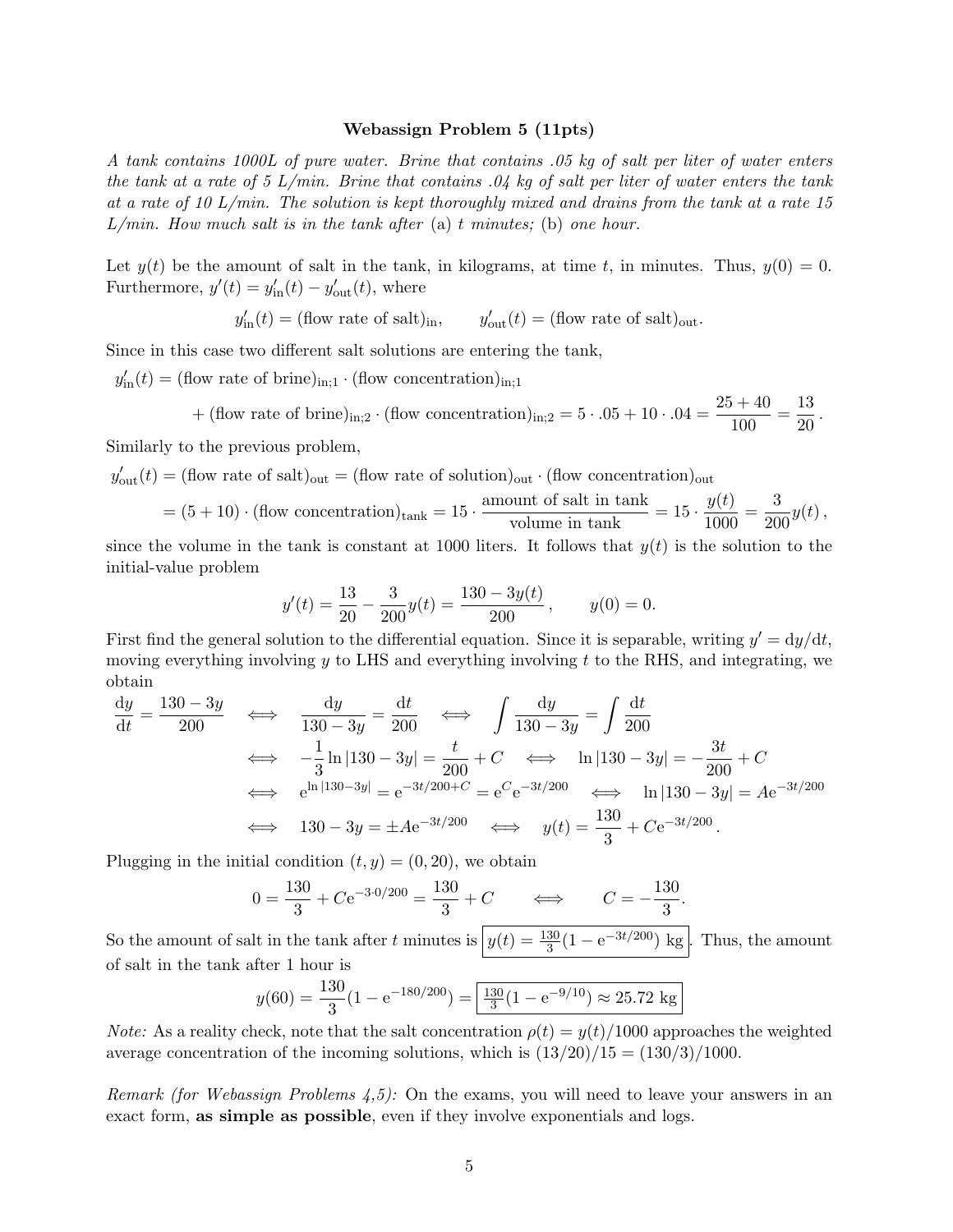## Problem C (35pts)

A ball of mass m is projected vertically upward from the earth's surface with a positive velocity  $v_0$ . The forces acting on the ball are the force of gravity and the air resistance; the magnitude of the latter is proportional to the speed (the magnitude of the velocity). So, by Newton's Second Law, the equation of motion is

$$
mv' = ma = -mg - pv,
$$

where g and p are positive constants.

(a; 8pts) Show that the upward velocity of  $v=v(t)$ , until the ball returns to the ground, is given by

$$
v(t) = \left(v_0 + \frac{mg}{p}\right)e^{-pt/m} - \frac{mg}{p}
$$

.

The upward velocity of  $v=v(t)$  is the solution to the initial-value problem

$$
mv' = -mg - pv, \qquad v(0) = v_0.
$$

The above function satisfies the second condition because

$$
v(0) = \left(v_0 + \frac{mg}{p}\right) e^{-p \cdot 0/m} - \frac{mg}{p} = \left(v_0 + \frac{mg}{p}\right) - \frac{mg}{p} = v_0.
$$

It satisfies the differential equation because

$$
v'(t) = \left(v_0 + \frac{mg}{p}\right) e^{-pt/m} \cdot \frac{-p}{m} \qquad \Longrightarrow \qquad mv' = -p\left(v_0 + \frac{mg}{p}\right) e^{-pt/m},
$$

$$
-mg - pv = -p\left(v_0 + \frac{mg}{p}\right) e^{-pt/m};
$$

so LHS of the differential equation equals to RHS of the differential equation when we plug in the above function  $v=v(t)$ .

Alternatively, we can first find the general solution of the differential equation and then the particular solution satisfying the initial condition. This is a separable equation, so after writing  $v' = dv/dt$ , we can move everything involving  $v$  to LHS and everything involving  $t$  to RHS, and then integrate:

$$
m\frac{dv}{dt} = -(mg+pv) \iff \frac{m dv}{mg+pv} = -dt \iff m\int \frac{dv}{mg+pv} = -\int dt
$$
  

$$
\iff \frac{m}{p}\ln |mg+pv| = -t + C \iff \ln |mg+pv| = -\frac{pt}{m} + \frac{p}{m}C
$$
  

$$
\iff e^{\ln |mg+pv|} = e^{-\frac{pt}{m} + \frac{p}{m}C} = e^{-\frac{pt}{m} \cdot e^{\frac{p}{m}C}} \iff |mg+pv| = e^{\frac{p}{m}C}e^{-\frac{pt}{m}}
$$
  

$$
\iff mg+pv = \pm e^{\frac{p}{m}C}e^{-\frac{pt}{m}} \iff pv = -mg + Ae^{-\frac{pt}{m}},
$$

where C is any constant and  $A = \pm e^{pC/m}$  is any nonzero constant. However, we divided both sides of our equation by  $mg+pv$ . This is 0 if  $pv = -mg$  for all t; this gives rise to the only constant solution of the differential equation, which corresponds to  $A = 0$ . We now need to find A so that the function v defined above satisfies the initial condition  $v(0)=v_0$ . For this, plug in  $(t, v) = (0, v_0)$ into the last equation above:

$$
pv_0 = -mg + Ae^{-\frac{p\cdot 0}{m}} = -mg + A \implies A = pv_0 + mg \implies pv = (pv_0 + mg)e^{-pt/m} - mg,
$$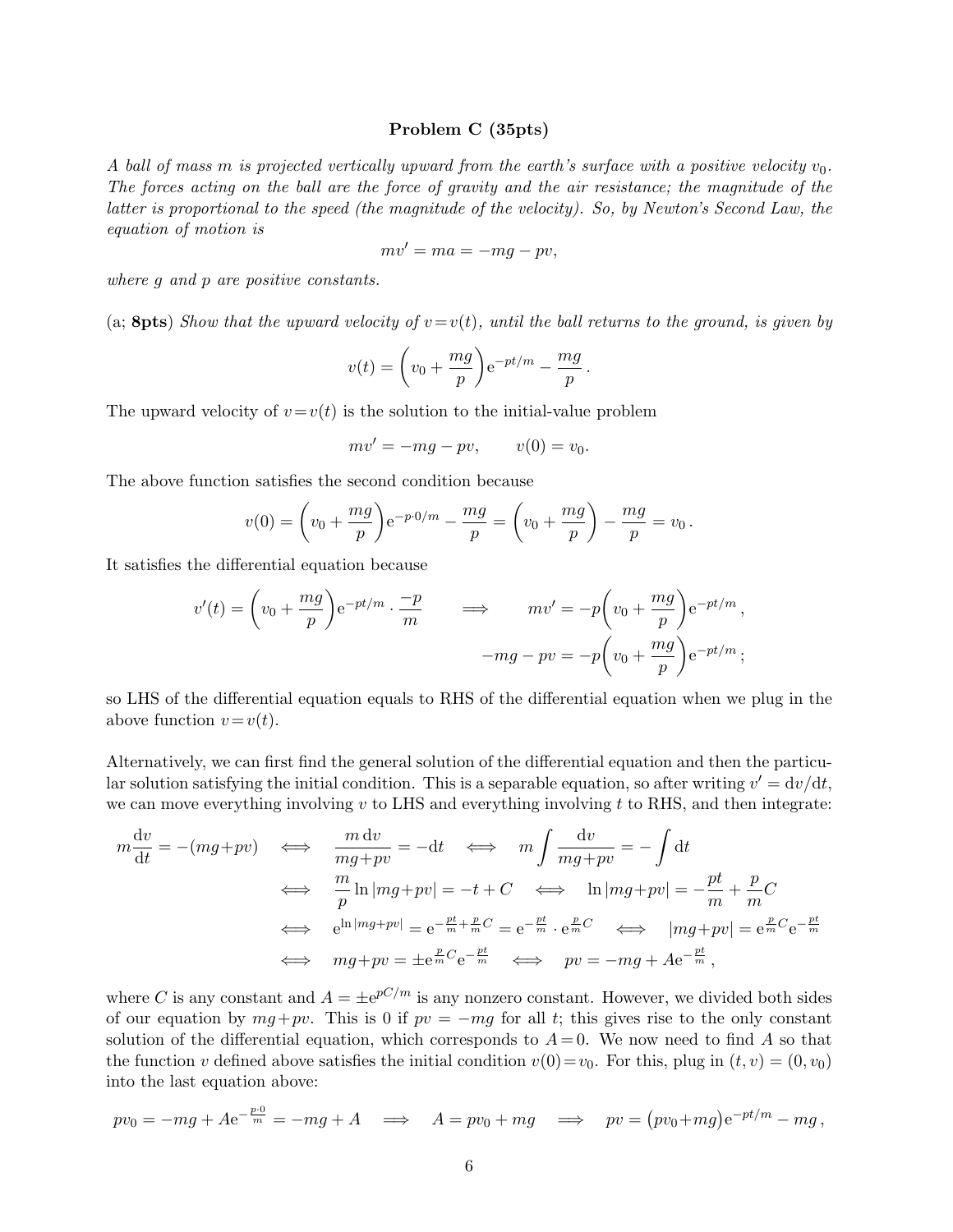as claimed in the statement of the problem.

Alternatively, we could plug in  $(t, v) = (0, v_0)$  into the first expression above that contains C:

$$
\frac{m}{p}\ln |mg+pv_0| = -0 + C \implies C = \frac{m}{p}\ln |mg+pv_0|
$$
  
\n
$$
\implies \frac{m}{p}\ln |mg+pv| = -t + \frac{m}{p}\ln |mg+pv_0| \implies \ln |mg+pv| = -\frac{mt}{p} + \ln |mg+pv_0|
$$
  
\n
$$
\implies \ln |mg+pv| = e^{-\frac{mt}{p} + \ln |mg+pv_0|} = e^{-\frac{mt}{p}} \cdot e^{\ln |mg+pv_0|} = |mg+pv_0| \cdot e^{-\frac{mt}{p}}
$$
  
\n
$$
\implies mg+pv = \pm (mg+pv_0)e^{-\frac{mt}{p}}.
$$

Since  $v(0) = v_0$ , the sign above must be  $+$ , and we again recover

$$
pv(t) = (mg+pv_0)e^{-\frac{mt}{p}} - mg,
$$

as stated in the problem.

(b; 4pts) Show that the height  $y=y(t)$  of the ball, until it hits the ground, is given by

$$
y(t) = \left(v_0 + \frac{mg}{p}\right)\frac{m}{p}\left(1 - e^{-pt/m}\right) - \frac{mg}{p}t.
$$

The height  $y=y(t)$  satisfies the initial-value problem

$$
y' = v, \qquad y(0) = 0.
$$

The above function satisfies the second condition because

$$
y(0) = \left(v_0 + \frac{mg}{p}\right)\frac{m}{p}\left(1 - e^{-p\cdot 0/m}\right) - \frac{mg}{p}0 = \left(v_0 + \frac{mg}{p}\right)\frac{m}{p}\left(1 - 1\right) = 0.
$$

It satisfies the differential equation because

$$
y'(t) = \left(v_0 + \frac{mg}{p}\right)\frac{m}{p}\left(-e^{-pt/m}\right)\cdot\frac{-p}{m} - \frac{mg}{p} = \left(v_0 + \frac{mg}{p}\right)e^{-pt/m} - \frac{mg}{p} = v(t);
$$

so LHS of the differential equation equals to RHS of the differential equation when we plug in the above function  $y=y(t)$ .

Alternatively, we can first find the general solution of the differential equation and then the particular solution satisfying the initial condition:

$$
y' = v = \left(v_0 + \frac{mg}{p}\right)e^{-pt/m} - \frac{mg}{p}
$$
  
\n
$$
\implies y(t) = \int \left(\left(v_0 + \frac{mg}{p}\right)e^{-pt/m} - \frac{mg}{p}\right)dt = \left(v_0 + \frac{mg}{p}\right)\frac{m}{-p}e^{-pt/m} - \frac{mg}{p}t + C,
$$

where C is any constant. We now need to find C so that the function  $y$  defined above satisfies the initial condition  $y(0)=0$ . For this, plug in  $(t, y) = (0, 0)$ :

$$
0 = \left(v_0 + \frac{mg}{p}\right)\frac{m}{-p}e^{-p\cdot 0/m} - \frac{mg}{p}0 + C = -\frac{m}{p}\left(v_0 + \frac{mg}{p}\right) + C \implies C = \frac{m}{p}\left(v_0 + \frac{mg}{p}\right)
$$
  

$$
y(t) = \left(v_0 + \frac{mg}{p}\right)\frac{m}{-p}e^{-pt/m} - \frac{mg}{p}t + \frac{m}{p}\left(v_0 + \frac{mg}{p}\right) = \left(v_0 + \frac{mg}{p}\right)\frac{m}{p}\left(1 - e^{-pt/m}\right) - \frac{mg}{p}t,
$$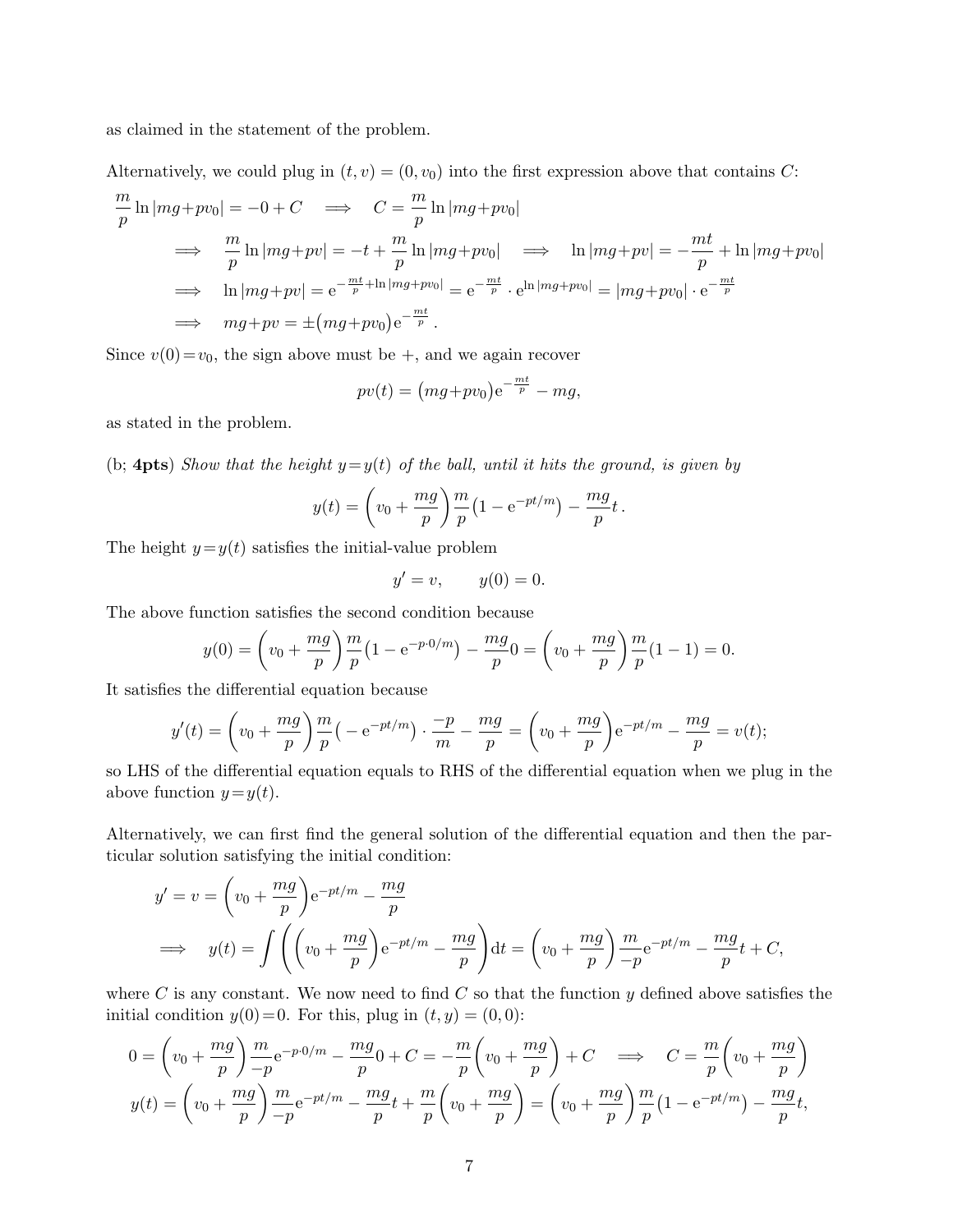as claimed in the statement of the problem.

An even quicker way to obtain  $y(t)$  is to use the Fundamental Theorem of Calculus. Since  $y'(t) = v$ and  $y(0)=0$ ,

$$
y(t) = y(0) + \int_0^t y'(s)ds = \int_0^t \left( \left( v_0 + \frac{mg}{p} \right) e^{-ps/m} - \frac{mg}{p} \right) ds
$$
  
=  $\left( \left( v_0 + \frac{mg}{p} \right) \frac{m}{-p} e^{-ps/m} - \frac{mg}{p} s \right) \Big|_{s=0}^{s=t} = \left( v_0 + \frac{mg}{p} \right) \frac{m}{p} (1 - e^{-pt/m}) - \frac{mg}{p} t.$ 

(c; 5pts) Show that the amount of time the ball takes to reach the maximum height is

$$
t_1 = \frac{m}{p} \ln \left( \frac{mg + pv_0}{mg} \right).
$$

Find this time if the mass of the ball is 1 kg, the initial speed is 20  $m/s$ , and the air resistance is  $.1 \text{ kg/s}.$ 

The ball reaches its maximum height at the first time  $t_1 > 0$  so that

$$
0 = y'(t_1) = v(t_1) = \left(v_0 + \frac{mg}{p}\right) e^{-pt_1/m} - \frac{mg}{p}.
$$

This gives

$$
\left(v_0 + \frac{mg}{p}\right)e^{-pt_1/m} = \frac{mg}{p} \quad \Longrightarrow \quad \frac{pv_0 + mg}{mg} = e^{pt_1/m} \quad \Longrightarrow \quad \ln\left(\frac{mg + pv_0}{mg}\right) = \frac{pt_1}{m}
$$
\n
$$
\Longrightarrow \quad t_1 = \frac{m}{p}\ln\left(\frac{mg + pv_0}{mg}\right).
$$

Taking  $m=1$  kg,  $v_0 = 20$  m/s,  $p=1/10$  kg/s, and  $g=10$  m/s<sup>2</sup>, we obtain

$$
t_1 = \frac{1}{1/10} \ln \left( \frac{1 \cdot 10 + (1/10) \cdot 20}{1 \cdot 10} \right) = 10 \ln 1.2 \approx 1.83 \text{ sec}
$$

(d; 8pts) Show that

$$
y(2t_1) = \frac{m^2 g}{p^2} \left( x - \frac{1}{x} - 2 \ln x \right)
$$

where  $x = e^{pt_1/m}$  and that for  $x > 1$  the function

$$
f(x) = x - \frac{1}{x} - 2\ln x
$$

is increasing. Use this result to decide whether  $y(2t_1)$  is positive or negative. What can you conclude from this? Does the ascent or descent take longer?